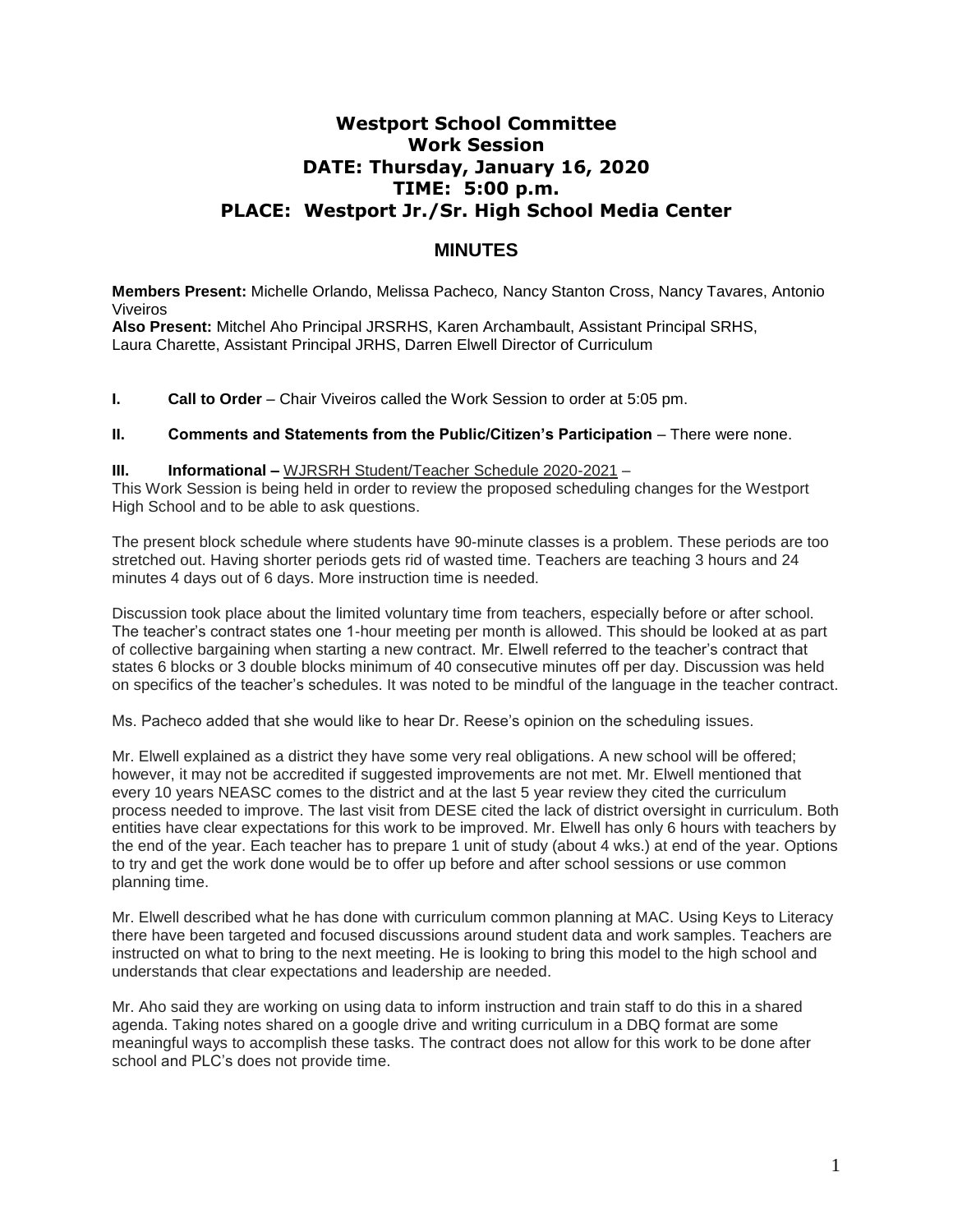Ms. Archambault explained PLC'S Professional Learning Community and used math as an example. Meetings are held to monitor student's work and improve instruction. Teachers share student work, dig into it based on the standards and look at how to tackle the parts that need improvement. They also look at MCAS scores and target areas that student's need improvement on. Instruction is retooled and results have been proven to raise test scores through the roof. Right now, the high school does not do this because of the schedule.

## **Schedules**

Ms. Charette said they looked at other district's schedules. A handout was distributed showing various schedules. Bell schedules from other districts were reviewed that included Dartmouth High School, Diman Regional Vocational High School, Somerset Berkley Regional High School, Seekonk High School, Durfee High School, and Joseph Case High School.

Dartmouth High School - 7 plus PASE- 7 periods / drop 2 62 minutes instruction In a day, there are 5 periods plus a PASE period where students can sign up with the Media Center, a teacher for extra help, gym, etc. Teachers have the ability to override this period. Everyday students have a PASE block where they can make a choice, this could be an opportunity for enrichment.

DIMAN - 6 period day, teach 4 out of 6 periods not sure about common planning and duties

## Somerset Berkley - modified block

Seekonk HS - 7 drop 2 with 5 classes a day, teach 5 out of 7, 3 common planning times and 2 duties in a cycle, 2 free periods away from students common plan and duties

A handout with Westport Junior Senior High School SY 20-21 Senior High Bell Schedule was distributed to everyone. 6 periods drop 1 is the schedule being proposed for Westport

Ms. Tavares asked if this schedule gives the best support and does it offer what we want to achieve programmatically? Mr. Aho answered yes, this will open the schedule up. The 20 hours of community service requirement will be phased in. The schedule is driven by what students select. Mr. Aho is looking at what courses we have now and how does it align with the standards. Computer Design is one area he would like to add. Band and music schedule will improve and students will have the opportunity to take more classes not NEW classes.

Middle school schedule will remain the same and they have common planning right now in the schedule. High school will be on same day.

### **Graduation Requirements**

Ms. Archambault reported that they are still working on graduation requirements and program of studies. Mr. Aho said right now there is 150 credits to graduate, this may change to 120 credits. Graduation requirements are approved by the SC. MassCore requires 4 years of English and 4 years of Math. Westport has 2 years of a language; however, most colleges want 3 years. Mr. Aho will look within the schedule to see if certain courses can fit.

## **Common Planning Time**

Common planning time was discussed. Mr. Aho mentioned in this time of common planning teachers go through data, this data is used to drive instruction. He agrees it needs to be specified. There is 1 common planning and 2 duties per week. Duties include lunch supervision, bathroom, stairway or hallway duty 40 minute duration. The block is split between 2 teachers. In addition, there is a lot of class coverage when teachers are out and no substitutes are available. Mr. Aho suggests to keep the schedule equitable.

. Discussion took place on what takes place in common planning time. There is a rolling agenda and items worked on together include data from Dibels, MCAS, student work samples, PSAT. The meetings will be driven by trained administrators, coaches, principal, or content specialists. Emphasis was placed on the need for accountability and implementation of proper measures to ensure this takes place.